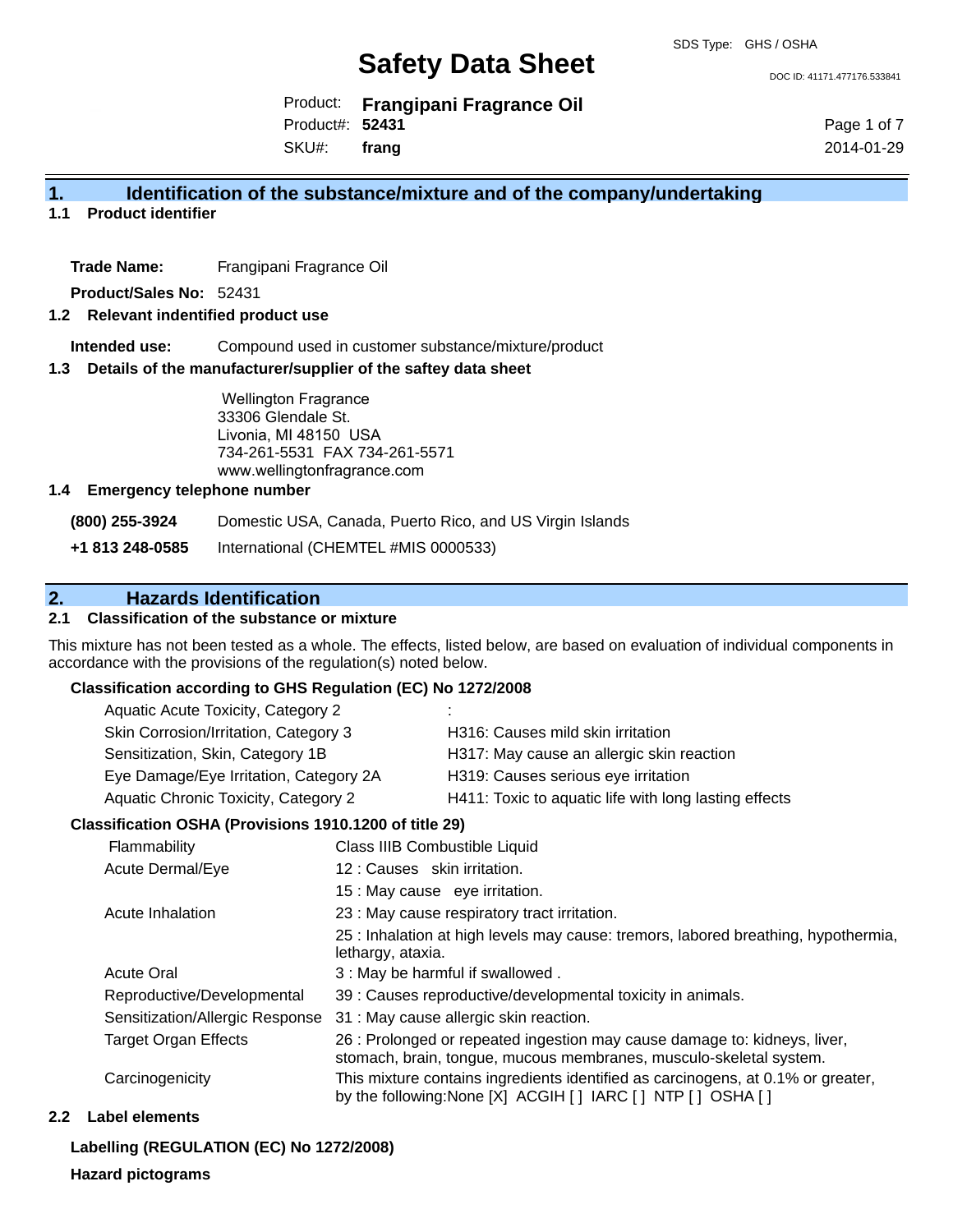DOC ID: 41171.477176.533841

Page 2 of 7 2014-01-29

Product: **Frangipani Fragrance Oil** Product#: **52431**

SKU#: **frang**

**Signal Word: Warning Hazard statments**

| H316 | Causes mild skin irritation                     |
|------|-------------------------------------------------|
| H317 | May cause an allergic skin reaction             |
| H319 | Causes serious eye irritation                   |
| H411 | Toxic to aquatic life with long lasting effects |

# **Precautionary Statements**

#### **Prevention:**

| P <sub>264</sub>     | Wash hands thoroughly after handling                                                                                             |
|----------------------|----------------------------------------------------------------------------------------------------------------------------------|
| P <sub>272</sub>     | Contaminated work clothing should not be allowed out of the workplace                                                            |
| P <sub>273</sub>     | Avoid release to the environment                                                                                                 |
| Response:            |                                                                                                                                  |
| $P302 + P352$        | IF ON SKIN: Wash with soap and water                                                                                             |
| $P305 + P351 + P338$ | IF IN EYES: Rinse cautiously with water for several minutes Remove contact lenses if<br>present and easy to do. continue rinsing |
| $P333 + P313$        | If skin irritation or a rash occurs: Get medical advice/attention                                                                |
| $P337 + P313$        | If eye irritation persists: Get medical advice/attention                                                                         |
| P363                 | Wash contaminated clothing before reuse                                                                                          |
| P391                 | <b>Collect Spillage</b>                                                                                                          |
| Othor Hazarde        |                                                                                                                                  |

# **2.3 Other Hazards**

# **no data available**

# **3. Composition/Information on Ingredients**

## **3.1 Mixtures**

This product is a complex mixture of ingredients, which contains among others the following substance(s), presenting a health or environmental hazard within the meaning of the UN Globally Harmonized System of Classification and Labeling of Chemicals (GHS):

| CAS#<br>Ingredient                 | EC#                    | Conc.<br>Range | <b>GHS Classification</b> | <b>OSHA Classification</b> |
|------------------------------------|------------------------|----------------|---------------------------|----------------------------|
| $60 - 12 - 8$<br>phenethyl alcohol | 200-456-2              | $5 - 10%$      | H302; H313; H316; H319    | 11, 15, 3                  |
| 8007-35-0                          | 232-357-5              | $5 - 10%$      | H316; H411                | 11                         |
| Terpineol acetate                  |                        |                |                           |                            |
| $140 - 11 - 4$                     | 205-399-7              | $5 - 10 \%$    | H227; H303; H316          | 15, 25, 26, 31, 39         |
| Benzyl acetate                     |                        |                |                           |                            |
| 121-33-5                           | 204-465-2              | $2 - 5%$       | H303; H319                | 31                         |
| Vanillin                           |                        |                |                           |                            |
| 68608-32-2                         | 294-461-7              | $2 - 5%$       | H304; H410                |                            |
|                                    | Cedarwood oil terpenes |                |                           |                            |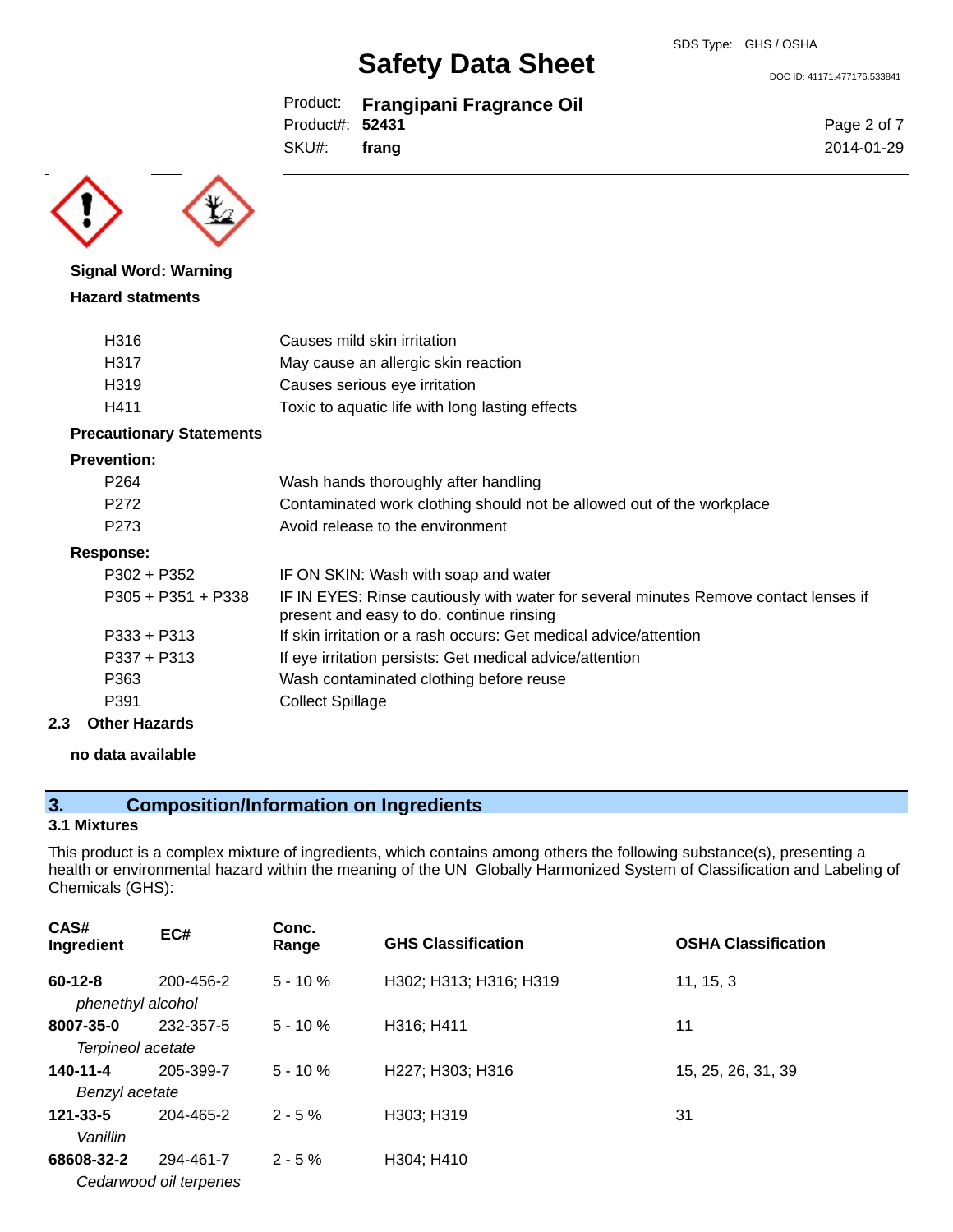DOC ID: 41171.477176.533841

|                    |                      | Product:<br>Product#:<br>SKU#:               | <b>Frangipani Fragrance Oil</b><br>52431<br>frang | Page 3 of 7<br>2014-01-29  |  |
|--------------------|----------------------|----------------------------------------------|---------------------------------------------------|----------------------------|--|
| CAS#<br>Ingredient | EC#                  | Conc.<br>Range                               | <b>GHS Classification</b>                         | <b>OSHA Classification</b> |  |
| 78-70-6            | 201-134-4            | $2 - 5%$                                     | H227; H303; H315; H319                            | 12, 26                     |  |
| Linalool           |                      |                                              |                                                   |                            |  |
| 5655-61-8          | 227-101-4            | $2 - 5%$                                     | H227; H316                                        |                            |  |
|                    | laevo-Bornyl acetate |                                              |                                                   |                            |  |
| $98 - 55 - 5$      | 202-680-6            | $1 - 2%$                                     | H227; H303; H315; H319                            | 11, 15, 23                 |  |
| alpha-Terpineol    |                      |                                              |                                                   |                            |  |
| 31906-04-4         | 250-863-4            | $1 - 2%$                                     | H317                                              |                            |  |
|                    |                      | Hydroxyisohexyl 3-cyclohexene carboxaldehyde |                                                   |                            |  |
| 134-20-3           | 205-132-4            | $1 - 2%$                                     | H303; H316; H319                                  | 11, 15                     |  |
|                    | Methyl anthranilate  |                                              |                                                   |                            |  |
| 122-40-7           | 204-541-5            | $1 - 2%$                                     | H303; H316; H317; H411                            | 11, 15                     |  |
| Amyl Cinnamal      |                      |                                              |                                                   |                            |  |
| 125-12-2           | 204-727-6            | $1 - 2%$                                     | H227; H316                                        | 11, 15                     |  |
| Isobornyl acetate  |                      |                                              |                                                   |                            |  |
| $77 - 53 - 2$      | 201-035-6            | $1 - 2%$                                     | H316; H411                                        |                            |  |
| Cedrol             |                      |                                              |                                                   |                            |  |
| 120-57-0           | 204-409-7            | $1 - 2%$                                     | H303; H317                                        | 31                         |  |
| Piperonal          |                      |                                              |                                                   |                            |  |

See Section 16 for full text of GHS classification codes

Total Hydrocarbon Content  $(% \mathcal{O}_{N})$  = 1.23

# **4. First Aid Measures**

| Description of first aid measures<br>4.1                           |                                                                                                               |
|--------------------------------------------------------------------|---------------------------------------------------------------------------------------------------------------|
| Inhalation:                                                        | Remove from exposure site to fresh air and keep at rest.<br>Obtain medical advice.                            |
| Eye Exposure:                                                      | Flush immediately with water for at least 15 minutes.<br>Contact physician if symptoms persist.               |
| <b>Skin Exposure:</b>                                              | Remove contaminated clothes. Wash thoroughly with water (and soap).<br>Contact physician if symptoms persist. |
| Ingestion:                                                         | Rinse mouth with water and obtain medical advice.                                                             |
| Most important symptoms and effects, both acute and delayed<br>4.2 |                                                                                                               |
| Symptoms:                                                          | no data available                                                                                             |
| Risks:                                                             | Refer to Section 2.2 "Hazard Statements"                                                                      |
| 4.3                                                                | Indication of any immediate medical attention and special treatment needed                                    |
| Treatment:                                                         | Refer to Section 2.2 "Response"                                                                               |
| 5.<br><b>Fire-Fighting measures</b>                                |                                                                                                               |

### **5.1 Extinguishing media**

| Suitable:  | Carbon dioxide (CO2), Dry chemical, Foam          |
|------------|---------------------------------------------------|
| Unsuitable | Do not use a direct water jet on burning material |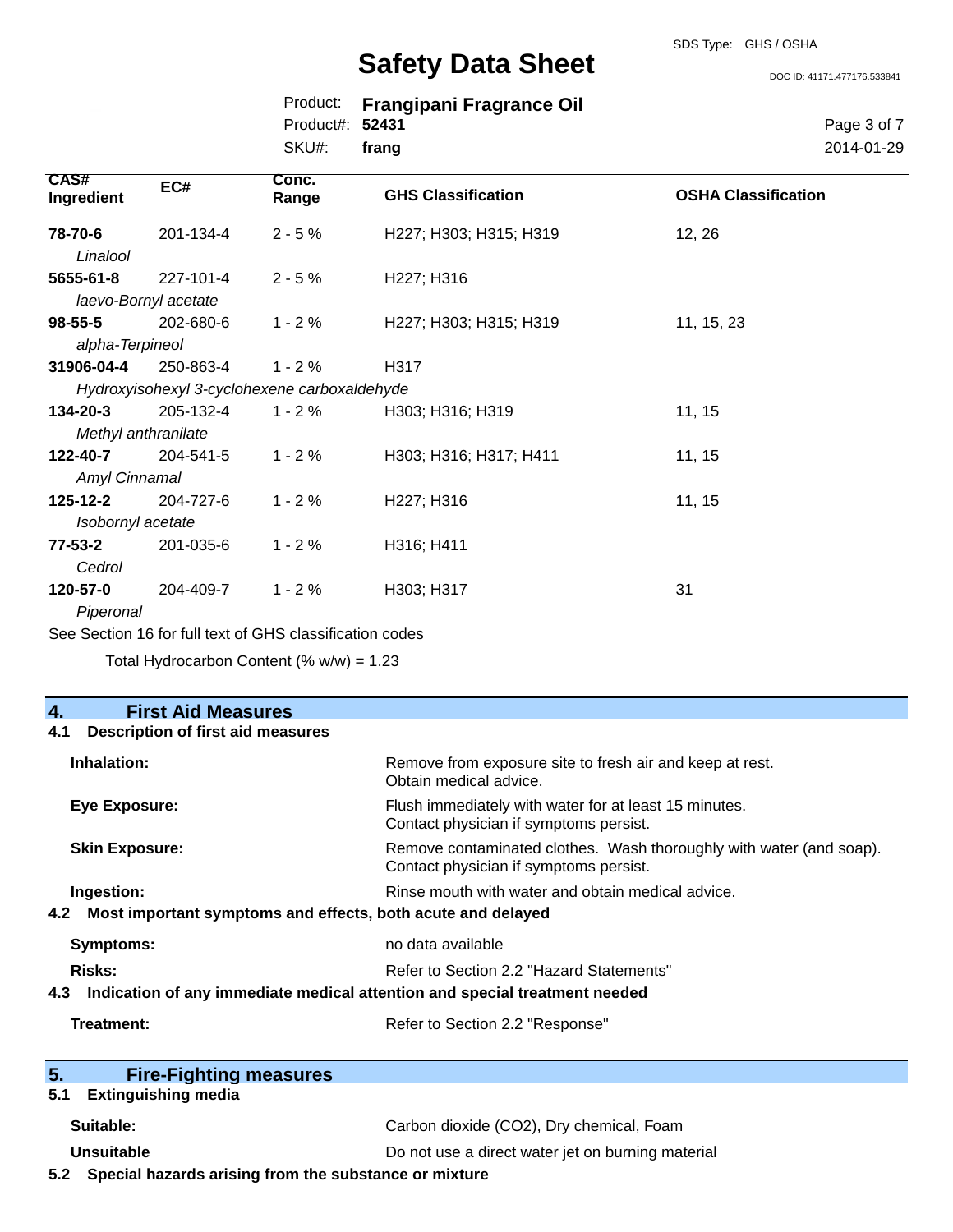DOC ID: 41171.477176.533841

|                 | Product: Frangipani Fragrance Oil |
|-----------------|-----------------------------------|
| Product#: 52431 |                                   |
| $SKU#$ : frang  |                                   |

Page 4 of 7 2014-01-29

**During fire fighting:** Water may be ineffective

**5.3 Advice for firefighters**

**Further information:** Standard procedure for chemical fires

# **6. Accidental Release Measures**

### **6.1 Personal precautions, protective equipment and emergency procedures**

Avoid inhalation and contact with skin and eyes. A self-contained breathing apparatus is recommended in case of a major spill.

### **6.2 Environmental precautions**

Keep away from drains, soil, and surface and groundwater.

#### **6.3 Methods and materials for containment and cleaning up**

Clean up spillage promptly. Remove ignition sources. Provide adequate ventilation. Avoid excessive inhalation of vapors. Gross spillages should be contained by use of sand or inert powder and disposed of according to the local regulations.

### **6.4 Reference to other sections**

Not Applicable

# **7. Handling and Storage**

### **7.1 Precautions for safe handling**

Apply according to good manufacturing and industrial hygiene practices with proper ventilation. Do not drink, eat or smoke while handling. Respect good personal hygiene.

### **7.2 Conditions for safe storage, including any incompatibilities**

Store in a cool, dry and ventilated area away from heat sources and protected from light in tightly closed original container. Avoid plastic and uncoated metal container. Keep air contact to a minimum.

### **7.3 Specific end uses**

No information available

## **8. Exposure Controls/Personal Protection**

#### **8.1 Control parameters**

| <b>Exposure Limits:</b> |  |
|-------------------------|--|
|-------------------------|--|

| Component |                | ACGIH | ACGIH | OSHA | OSHA<br>TWA ppm STEL ppm TWA ppm STEL ppm |  |
|-----------|----------------|-------|-------|------|-------------------------------------------|--|
| 140-11-4  | Benzyl acetate | 10    |       |      |                                           |  |

**Engineering Controls:** Use local exhaust as needed.

### **8.2 Exposure controls - Personal protective equipment**

| Eye protection:                | Tightly sealed goggles, face shield, or safety glasses with brow guards and side shields, etc.<br>as may be appropriate for the exposure |
|--------------------------------|------------------------------------------------------------------------------------------------------------------------------------------|
| <b>Respiratory protection:</b> | Avoid excessive inhalation of concentrated vapors. Apply local ventilation where appropriate.                                            |
| <b>Skin protection:</b>        | Avoid Skin contact. Use chemically resistant gloves as needed.                                                                           |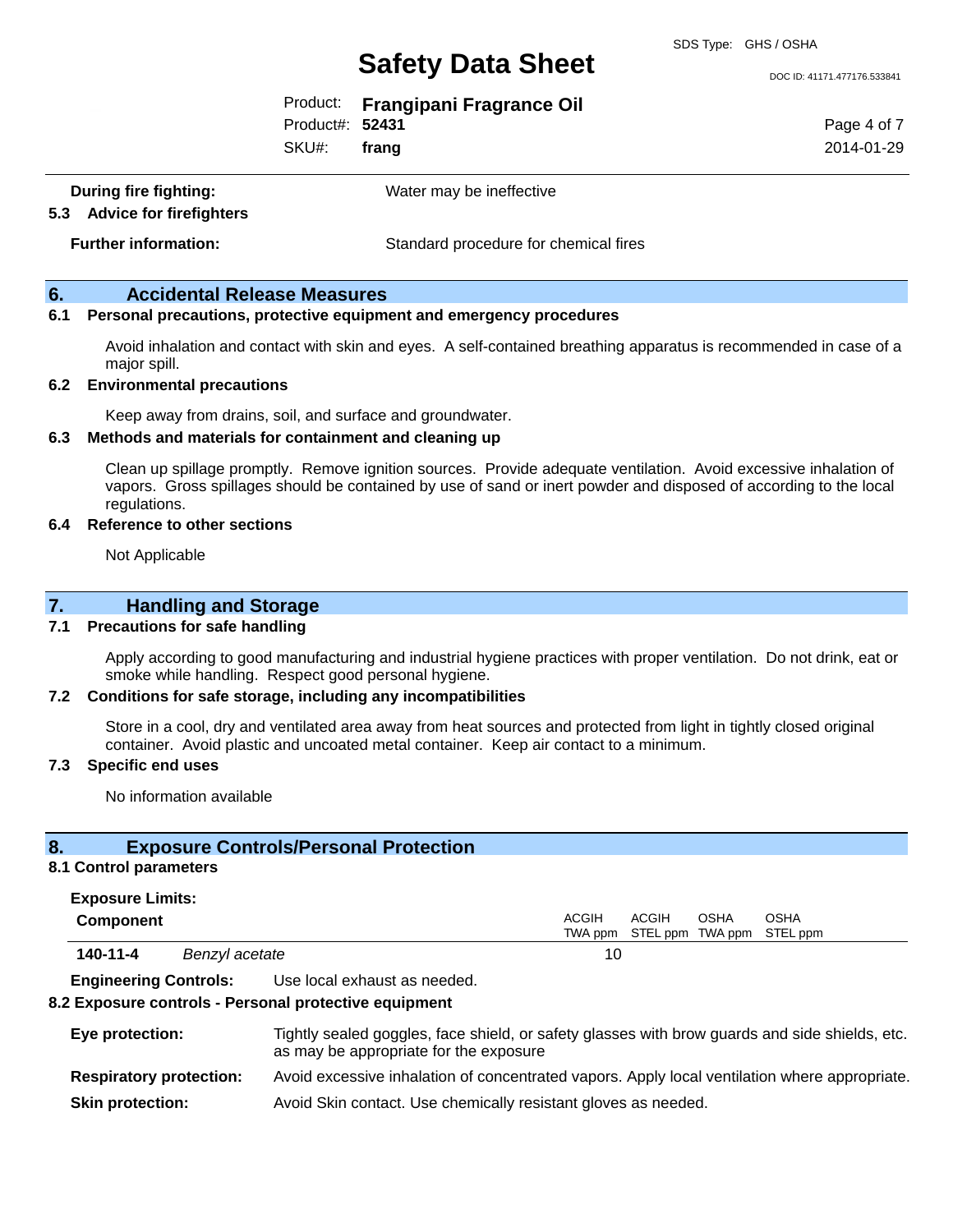DOC ID: 41171.477176.533841

Product: **Frangipani Fragrance Oil** Product#: **52431** SKU#: **frang**

Page 5 of 7 2014-01-29

# **9. Physical and Chemical Properties**

# **9.1 Information on basic physical and chemical properties**

| Appearance:                  | <b>Conforms to Standard</b> |
|------------------------------|-----------------------------|
| Odor:                        | Conforms to Standard        |
| Color:                       | Yellow                      |
| <b>Viscosity:</b>            | Liquid                      |
| <b>Freezing Point:</b>       | Not determined              |
| <b>Boiling Point:</b>        | Not determined              |
| <b>Melting Point:</b>        | Not determined              |
| <b>Flashpoint:</b>           | >200 F (93.33 C)            |
| <b>Auto flammability:</b>    | Not determined              |
| <b>Explosive Properties:</b> | None Expected               |
| <b>Oxidizing properties:</b> | None Expected               |
| Vapor Pressure (mmHg@20 C):  | 0.0352                      |
| %VOC:                        | 6.8905                      |
| Specific Gravity @ 25 C:     | 1.0135                      |
| Density @ 25 C:              | 1.0105                      |
| Refractive Index @ 25 C:     | 1.4720                      |
| Soluble in:                  | Oil                         |

# **10. Stability and Reactivity**

| 10.1 Reactivity                         | None                                               |
|-----------------------------------------|----------------------------------------------------|
| <b>10.2 Chemical stability</b>          | Stable                                             |
| 10.3 Possibility of hazardous reactions | None known                                         |
| <b>10.4 Conditions to avoid</b>         | None known                                         |
| 10.5 Incompatible materials             | Strong oxidizing agents, strong acids, and alkalis |
| 10.6 Hazardous decomposition products   | None known                                         |

| <b>Toxicological Information</b><br>11. |                                                                                  |
|-----------------------------------------|----------------------------------------------------------------------------------|
| <b>11.1 Toxicological Effects</b>       |                                                                                  |
| <b>Acute toxicity - Oral</b>            | (LD50: 5,454.36) Not classified - the classification criteria are<br>not met     |
| <b>Acute toxicity - Dermal</b>          | (LD50: Undetermined) Not classified - the classification criteria<br>are not met |
| <b>Acute toxicity - Inhalation</b>      | (LC50: Undetermined) Not classified - the classification criteria<br>are not met |
| <b>Skin corrosion / irritation</b>      | Causes mild skin irritation                                                      |
| Serious eye damage / irritation         | Causes serious eye irritation                                                    |
| <b>Respiratory sensitization</b>        | Not classified - the classification criteria are not met                         |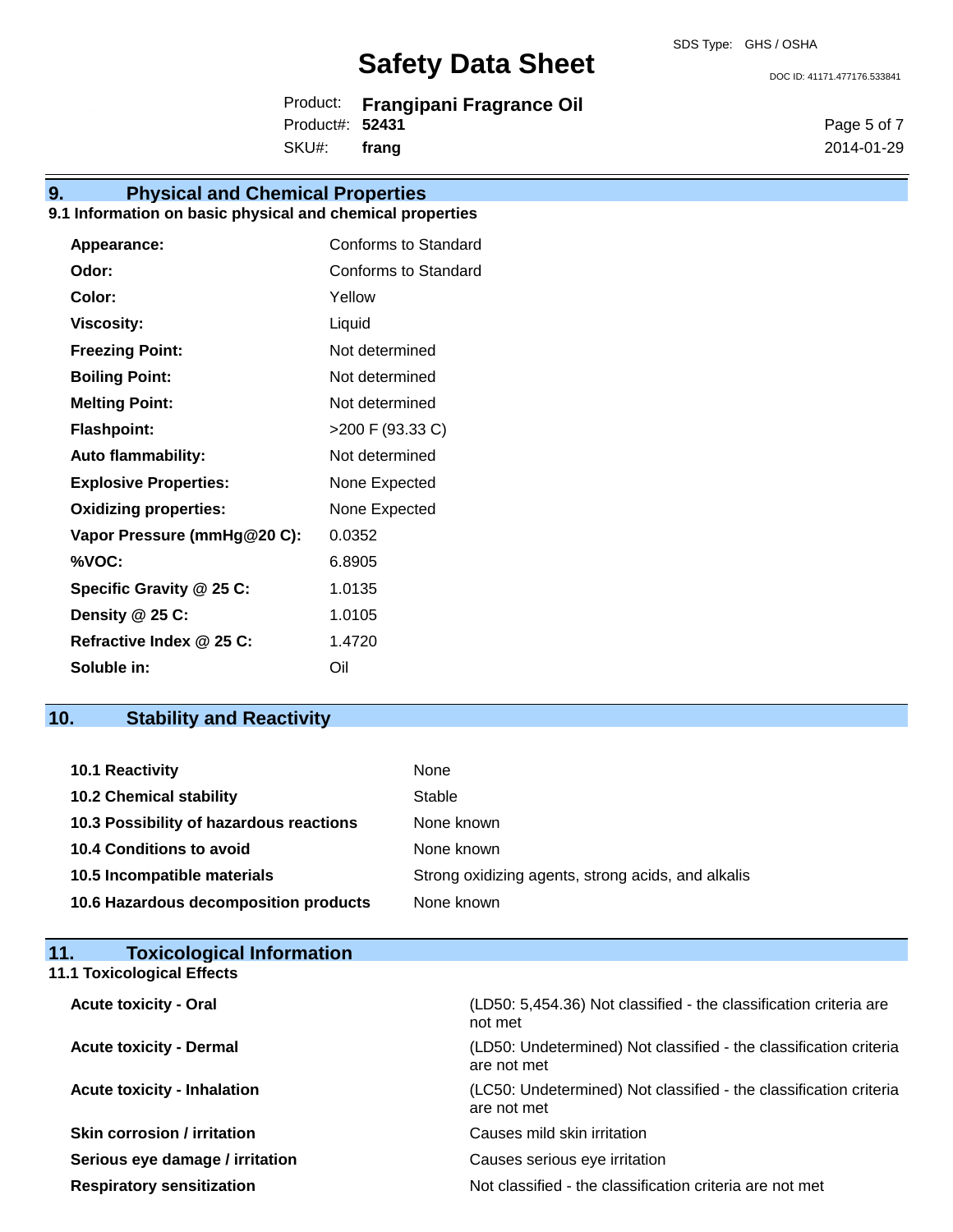SDS Type: GHS / OSHA

DOC ID: 41171.477176.533841

|                 | Product: Frangipani Fragrance Oil |
|-----------------|-----------------------------------|
| Product#: 52431 |                                   |
| SKU#: frang     |                                   |

Page 6 of 7 2014-01-29

| <b>Skin sensitization</b>                          | May cause an allergic skin reaction                      |
|----------------------------------------------------|----------------------------------------------------------|
| <b>Germ cell mutagenicity</b>                      | Not classified - the classification criteria are not met |
| Carcinogenicity                                    | Not classified - the classification criteria are not met |
| <b>Reproductive toxicity</b>                       | Not classified - the classification criteria are not met |
| Specific target organ toxicity - single exposure   | Not classified - the classification criteria are not met |
| Specific target organ toxicity - repeated exposure | Not classified - the classification criteria are not met |
| <b>Aspiration hazard</b>                           | Not classified - the classification criteria are not met |
|                                                    |                                                          |

| 12.<br><b>Ecological Information</b> |                                                 |
|--------------------------------------|-------------------------------------------------|
| <b>12.1 Toxicity</b>                 |                                                 |
| <b>Acute acquatic toxicity</b>       |                                                 |
| <b>Chronic acquatic toxicity</b>     | Toxic to aquatic life with long lasting effects |
| <b>Toxicity Data on soil</b>         | no data available                               |
| <b>Toxicity on other organisms</b>   | no data available                               |
| 12.2 Persistence and degradability   | no data available                               |
| 12.3 Bioaccumulative potential       | no data available                               |
| 12.4 Mobility in soil                | no data available                               |
| 12.5 Other adverse effects           | no data available                               |
|                                      |                                                 |

# **13. Disposal Conditions**

# **13.1 Waste treatment methods**

Do not allow product to reach sewage systems. Dispose of in accordance with all local and national regulations. Send to a licensed waste management company.The product should not be allowed to enter drains, water courses or the soil. Do not contaminate ponds, waterways or ditches with chemical or used container.

# **14. Transport Information**

| <b>Regulator</b>                                                 |            | <b>Class</b> | <b>Pack Group</b>                   | <b>Sub Risk</b> | UN-nr.        |
|------------------------------------------------------------------|------------|--------------|-------------------------------------|-----------------|---------------|
| U.S. DOT (Non-Bulk)                                              |            |              | Not Regulated - Not Dangerous Goods |                 |               |
| <b>Chemicals NOI</b>                                             |            |              |                                     |                 |               |
| <b>ADR/RID (International Road/Rail)</b>                         |            |              |                                     |                 |               |
| <b>Environmentally Hazardous</b><br>Liquid, n.o.s.               | Substance, | 9            | Ш                                   |                 | <b>UN3082</b> |
| <b>IATA (Air Cargo)</b>                                          |            |              |                                     |                 |               |
| <b>Environmentally Hazardous</b><br>Liquid, n.o.s.<br>IMDG (Sea) | Substance. | 9            | Ш                                   |                 | UN3082        |
| <b>Environmentally Hazardous</b><br>Liquid, n.o.s.               | Substance. | 9            | Ш                                   |                 | <b>UN3082</b> |